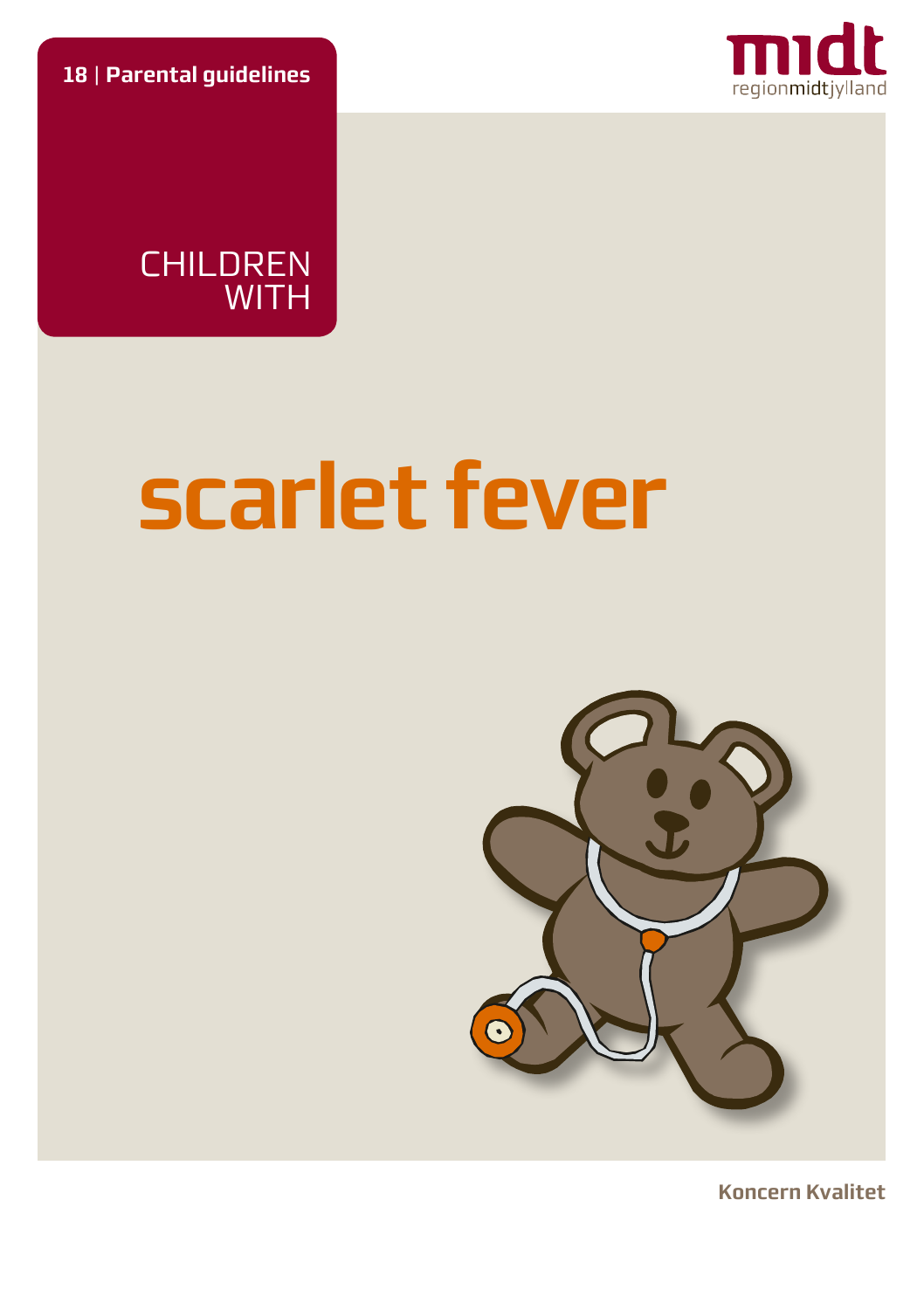# Children with **scarlet fever**

# **General information:**

Scarlet fever is a skin rash, which appears in connection with an infection caused by specific bacteria streptococcus. Scarlet fever is thus to be considered a part of a streptococcus infection – most often a throat infection – not an independent condition.

Scarlet fever is especially seen in children, and the characteristic symptoms are skin rash and "raspberry tongue" – a red, lumpy and slightly swollen tongue. The rash is caused by certain streptococcus bacteria producing substances called toxins, which cause the rash. The body produces antibodies against these toxins and you can therefore only contract scarlet fever once.

Usually the course of the illness is not serious and the illness will be over after a week. The rash disappears after 3-5 days, and after 5-7 days the skin begins to peel - similar to sunburnt skin – on the body and on the palms of the hands and soles of the feet.

# **How is it contracted?**

Bacteria are present in the child's mucus and spittle and infection takes place by being in breathing in small droplets from coughing or sneezing and by physical contact with contaminated hand, toys or similar objects. The symptoms appear 2-4 days after infection has taken place, sometimes less.

#### **Symptoms:**

- Inflammation of the throat or a sore throat, pain when swallowing and fever
- "Raspberry tongue". The tongue is red and lumpy
- A rash which often begins on the face, and which is bright red and in the form of small spots. The area around the mouth is usually rash-free. The rash then spreads to the rest of the body, arms and legs
- The skin feels rough like sandpaper.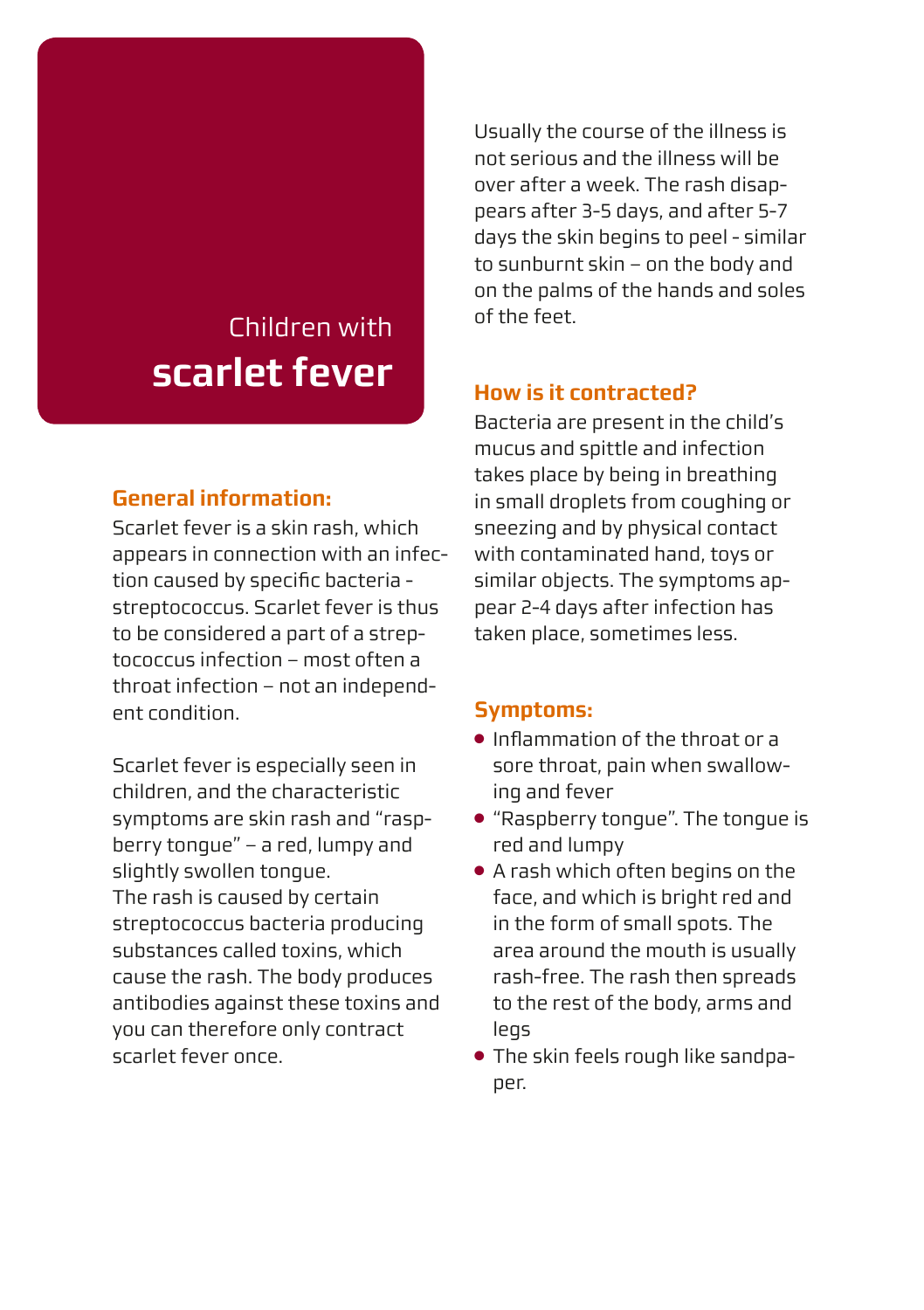# **Good advice:**

- Change the child's toothbrush, because the old one can be contaminated with bacteria
- $\bullet$  Offer the child plenty to drink including hot drinks and soup
- Give your child soft food without hard crusts – offer to make some of the child's favourite dishes
- If necessary, give the child painkillers one hour before eating as they will reduce pain related to the swallowing
- If your child runs a fever, make sure it is not too warmly dressed or is not covered by a warm duvet
- Avoid smoking, because this irritates the child's airways.

#### **When to see a doctor?**

Contact a doctor if the child:

- has a sore throat, pain when swallowing and fever
- refuses to drink and does not pee
- makes you worry and you feel insecure.

Contact your general practitioner first because he/she knows your child better than the doctor on call. You can also get good advice and guidance from your health visitor.

# **Treatment:**

There is no treatment for scarlet fever itself, but the throat infection will be treated with antibiotics. As the child probably finds it painful to swallow, you should ease the pain and any discomfort with ordinary painkillers as agreed with a doctor.

#### **Prevention:**

It is important for both children and adults to maintain good hand hygiene as this has been shown to reduce the risk of infection.

# **Childcare:**

The child can return to childcare when the fever has disappeared and the child feels well again.